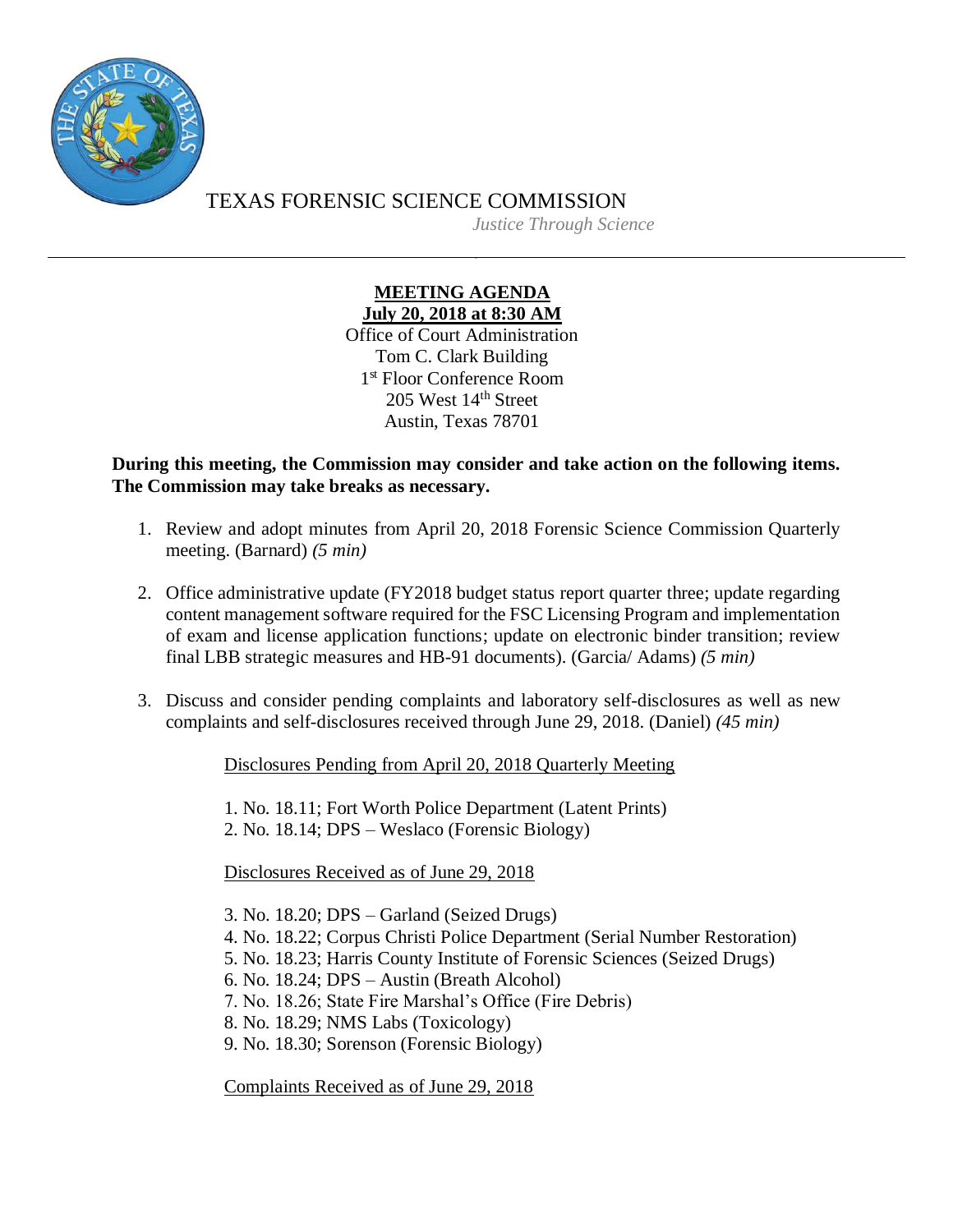- 10. No. 18.21; Culbertson, Amanda (DPS—El Paso, Blood Alcohol)
- 11. No. 18.25; Keller, Chance D. (DPS Waco, Firearms/Tool Marks)
- 12. No. 18.27; Holmes, George Ray (DPS Tyler, Seized Drugs)
- 4. Discuss status of crime laboratory accreditation program, including:
	- a. Accreditation non-conformances received since April 2018 quarterly meeting;
	- b. Update on publishing of workplace drug testing rule;
	- c. Update on adoption of bloodstain pattern, shooting trajectory, and crime scene reconstruction exemption and discuss accreditation options moving forward;
	- d. Update from teleconference with forensic pathologists regarding postmortem toxicology accreditation and review of proposal for postmortem toxicology exemption for testing ordered by a medical examiner or licensed forensic pathologist;
	- e. Review proposed blanket accreditation exemption for forensic disciplines the Commission has not previously considered. (Garcia) *(20 min)*
- 5. Discuss licensing advisory committee, including:
	- a. Update on results from pilot exam, including review of statistics for deciding the cut-rate or pass/fail rate for the exam;
	- b. Update from exam evaluation committee;
	- c. Consider re-appointment of licensing advisory committee members;
	- d. Review proposal for federal examiner exemption; and
	- e. Update on publication of adopted licensing rules. (Hilbig/Garcia) *(45 min)*
- 6. Review and adopt final report from investigative panel regarding #17.04 Gefrides (HFSC; DNA). (Budowle/ Koehler) *(15 min)*
- 7. Review presentation and develop final report from investigative panel regarding Bryan, Joseph complaint (Blood Spatter/Serology) #16.56. (Johnson /Parsons/Koehler) *(30 min)*
- 8. Update on NMS *Torney* DNA review and letter to ANAB re: same. (Koehler/Garcia) (*10 min*)
- 9. Update on triage projects for DNA mixture review. Discuss possibility of probabilistic genotyping software symposium hosted by Commission and UNTHSC-CHI; update on Austin Police Department cases under review by UNTHSC-CHI; discuss AP Reagent study review completed by DPS. (Budowle/Wicoff/Boswell/Mills) *(20 min*)
- 10. Discuss developments regarding efforts to identify human remains discovered along Texas border. (Budowle) (*10 min*)
- 11. Discuss progress on project to standardize sexual assault kits. (Downing) *(5 min)*
- 12. Update from Texas Association of Crime Laboratory Directors. (Stout) *(10 min)*